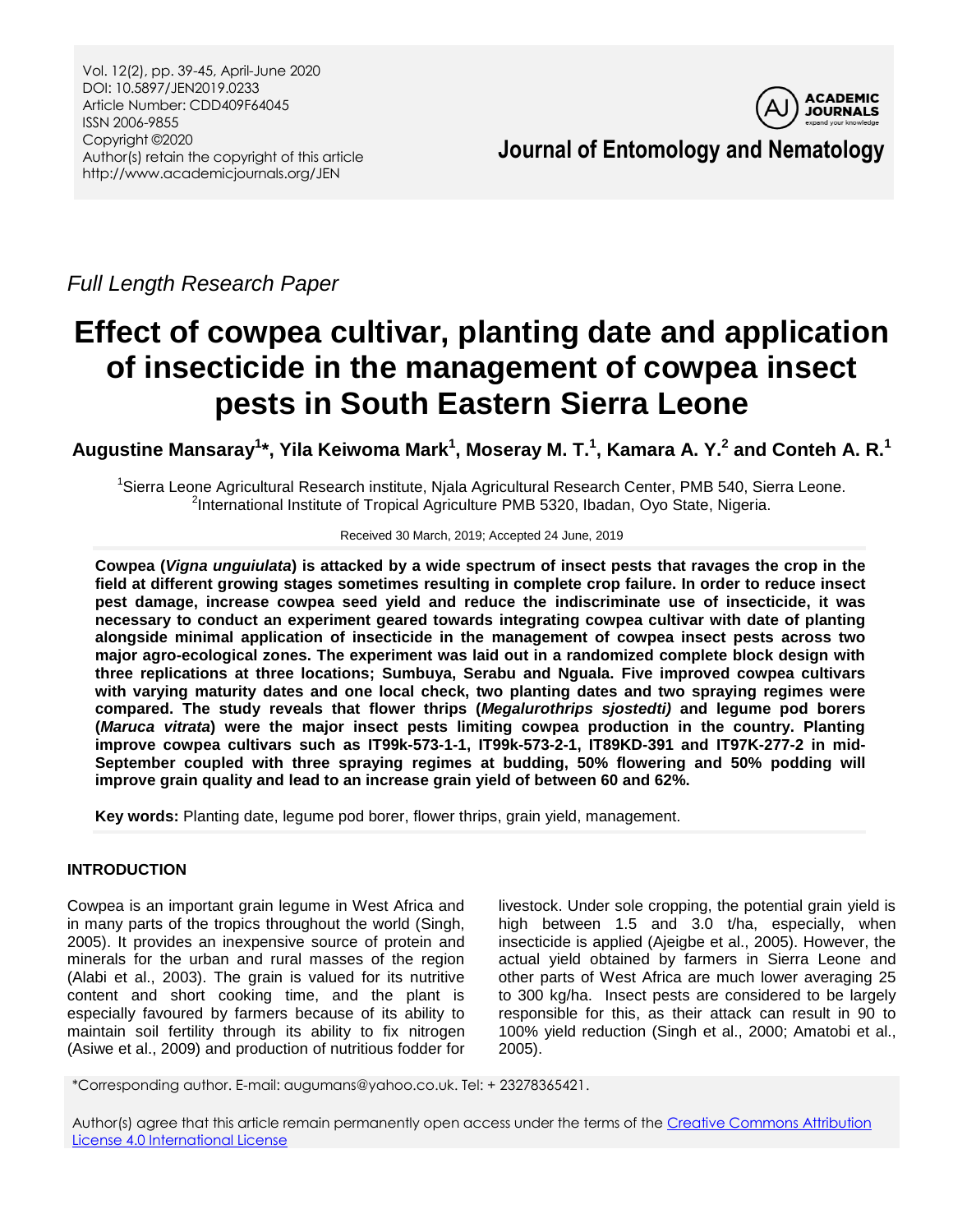In Sierra Leone, where farmer's seldomly use insecticides, the most damaging pests are flower bud thrips, *Megalurothrips sjostedti* Trybom. (Thysanoptera: Thripidae), the legume pod borer, *Maruca vitrata* Fab. (Lepidoptera: Pyralidae) and the pod sucking bug (PSB) complex of which *Clavigralla* species Stal. (Hemiptera: Coreidae), *Anoplocnemis curvipes* Fab. (Hemiptera: Coreidae), *Riptortus dentipes* Fab. (Hemiptera: Alydidae) and *Aspavia armigera* are the most damaging (Mansaray et al., unpublished). Attack by these insects is often so severe that farmers obtain no yields, especially when improved cowpea varieties are grown without insecticide protection. Consequently, this has limited the adoption of otherwise high-yielding varieties by resource-poor farmers.

For meaningful grain yield, control must be carried out (Suh et al., 1986) and the most reliable and effective control method is the application of synthetic chemicals. Reports have shown that the use of chemical insecticides can lead to yield increase of several folds (Jackai, 1993). However, insecticides are sometimes excessively and unwisely applied (Omongo et al., 1997) leading to environmental pollution (Alabi et al., 2003), toxicity to mammals, destruction of beneficial organisms such as predators and parasitoids. Other problems associated with chemical usage are cost of insecticides and equipment (Afun et al., 1991) which the peasant farmers cannot afford. These negative aspects of insecticides have necessitated into the development of integrated approaches to managing the cowpea pest complex so as to guarantee increased and sustainable production of this important crop. One promising combination would be the use of host plant resistance and planting dates alongside reduced insecticide application.

In many crops, the use of cultivars with moderate levels of resistance can cut down drastically on the amount and frequency of insecticides applied to control pests. Host plant resistance has been used as the principal tool for pest control in certain instance (Jackai et al., 1983). For example, the management of aphids and leaf hoppers can be achieved solely by the use of resistant varieties (Chari et al., 1976).

In recent years, planting date has been identified as an important component of integrated pest management practices (IPM). It has been suggested that adjustment of planting dates could cause asynchrony between crops and insect pests (Pedigo, 1989). For instance, in the Delmarva Region of the United States of America, early planting of cowpea in combination with application of insecticide resulted in a much higher grain yield than planting late (Javaid et al., 2005). Similarly, in Uganda, Karungi et al. (2000) reported that early planting reduced levels of infestation by aphids, thrips and pod-feeding bugs but increased levels of infestation by *Maruca.* Early sowing has also been reported to enable the crop to escape high temperatures during the flowering stage when the crop is sensitive to heat (Hall, 1992).

Little research has been done in Sierra Leone to study the response of improved cowpea cultivars to different frequencies of spraying with insecticides. The objective of this study was to evaluate the performance of improved cowpea cultivars under varying regime of insecticides spraying and planting dates across the major agroclimatic zones.

## **MATERIALS AND METHODS**

#### **Study area**

The trials were conducted under rainfed conditions in 2012 and 2013 in Sumbuya and Nguala representing the forest transition and Serabu representing the forest zone. The soil in Sumbuya was sandy clay with 6.3% organic matter, P (olsen) 2.3 ppm, Exch. K 0.43 cmol/kg and pH of 5.2. In Serabu, the soil was also sandy clay with 2.3% organic matter, P (olsen) 5.4 ppm, Exch. K 0.26 cmol/kg and pH of 4.67. At Nguala, the soil was sandy clay with organic matter of 9.3%, P (oslen) 3.7 ppm, Exch. K 0.27 cmol/kg and a pH of 5.41. The prevailing rainfall at the three locations during the 2 years is summarized in Table 1.

#### **Cowpea cultivars, planting dates, insecticide treatments and experimental design**

Five improved cowpea cultivars with varying maturity dates were obtained from IITA for comparison with one local check, two planting dates and two spraying regimes were evaluated in a factorial randomized complete block design with three replications. The five improved cultivars were IT99k-573-1-1, IT99k-573-2-1, IT89KD-391, IT89KD-288, and IT97K-277-2 whilst the local cultivar was tabae. The insecticide spraying regime employed was: no spraying and spraying. Spraying was done once at flower bud initiation, 50% flowering and 50% podding. The time of planting was June and September. Prior to planting, the field was manually prepared with hoe and shovel. Plot size was 12 m<sup>2</sup> with each plot separated by 2-m alleys and covered with polythene sheets during spraying to protect the plots that were not sprayed. Planting was done in 2012 and 2013 at three locations, Sumbuya, Serabu and Nguala, respectively shown in Table 2. Three seeds of each cultivar were sown per hole with a spacing of 50 cm between rows and 20 cm within rows. The plants were later thinned to two plants per stands two weeks after planting to give a population of 200,000 plants ha<sup>-1</sup>. For all treatments 270 g of SSP fertilizer was applied per plot at planting. For each spraying regime, a standard insecticide formulation, cypermethrin + dimethoate at the rate of 30 + 250 g a.i/L was applied with a 15 ml knapsack sprayer. 1 L of cypermethrin + dimethoate diluted in 150 L of water was used per hectare. A cone shaped nozzle was used with the spray directed downwards towards the plants. Weeding was done at 3 and 6 weeks after planting at all locations.

#### **Assessment of insect infestation and grain yield**

The four middle rows were used for data collection and sampling of insects in each plot. Ten days after each spray, 20 flowers were picked from the boarder row of each plot during the morning and were placed in vials containing 30% ethanol and brought to the laboratory to determine the number of flower thrips and legume pod borer (*Maruca*). The flowers were dissected; *Maruca* larvae and thrips nymphs and adults were identified and counted. The times of sampling varied with maturity period of the cowpea cultivar. For the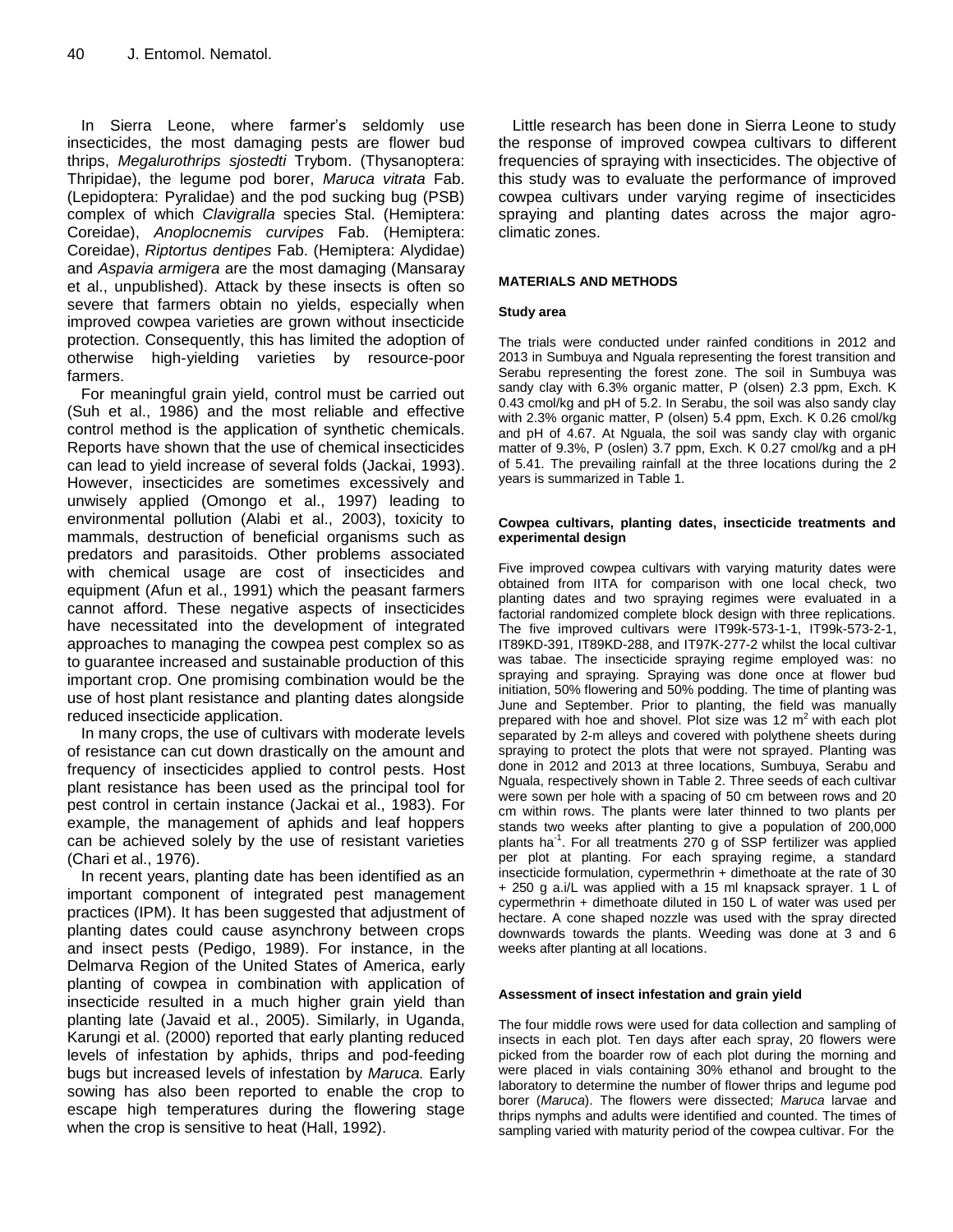|              | Rainfall per location (mm) |        |               |          |        |               |
|--------------|----------------------------|--------|---------------|----------|--------|---------------|
| <b>Month</b> | 2012                       |        |               | 2013     |        |               |
|              | Location                   |        |               | Location |        |               |
|              | Sumbuya                    | Serabu | <b>Nguala</b> | Sumbuya  | Serabu | <b>Nguala</b> |
| June         | 170.00                     | 103.00 | 121.70        | 173.50   | 265.00 | 124.00        |
| July         | 536.00                     | 362.50 | 607.00        | 435.00   | 443.00 | 403.00        |
| August       | 626.00                     | 531.00 | 813.20        | 517.00   | 799.00 | 506.00        |
| September    | 385.00                     | 245.00 | 453.00        | 493.00   | 568.00 | 404.00        |
| October      | 320.00                     | 344.00 | 372.80        | 285.30   | 200.00 | 396.00        |
| November     | 188.00                     | 186.00 | 155.00        | 15.00    | 25.00  | 66.00         |
| December     | 7.500                      | 10.00  | 6.00          | 0.00     | 37.00  | 0.00          |

**Table 1.** Rainfall at the three locations during 2012 and 2013 cropping season.

early (IT 99K-573-1-1 and IT 99K-573-2-1) and medium (IT 99KD-391 and IT99KD-288) maturing cultivars, counting began at about 6 weeks after planting; for the late-maturing cultivars (tabae), counting began at about 9 weeks after planting. Insects were counted twice at 10 day intervals, usually between 9 am and 12 noon. The four middle rows of each plot were harvested when pods of the first flush were mature and dry grain yield was reported on a 100% dry matter basis.

Data were subjected to analysis of variance (ANOVA) using the SAS statistical package (SAS Institute, 2014) and means were compared using the Student Newman-Keuls Test (SNK) at 0.05 level of significance. Data for insect counts were square root transformed (Steel and Torrie, 1980) before analysis.

# **RESULTS**

## **Number of thrips per flower**

The number of thrips per flower varies significantly (P˂0.05) with respect to time of planting, spray regime and cowpea cultivar during the two cropping seasons (Table 3). The population of thrips per flower was significantly higher (P˂0.05) in all non-sprayed plots compared to sprayed plots across the two planting dates and at all locations during the two cropping seasons. The number of thrips in the no spray plots was 97% and 53% higher when planting was done in June and September respectively compared to the sprayed plots (Table 3). The number of thrips per flower was 44% higher when cowpea was planted in June (1.42) than when planted in September (0.92). The local variety recorded a significantly (P˂0.05) higher number of thrips per flower across planting dates and spraying regimes. When planting was done in June, variety IT89KD-391, recorded the least number of thrips per flower. Differences in the number of flower thrips per flower among the other cultivars (IT89KD-288 and IT97K-277-2) were not significant. In September, IT89KD-391 also recorded the least number of thrips per flower. Furthermore, the threeway interactions between cowpea cultivar, planting date and spraying regime with respect to the number of thrips per flower was significant (P˂0.05).

# **Number of** *Maruca* **per flower**

Similarly, the number of *Maruca l*arvae (larvae were not separated into instars) per flower were significantly (P˂0.05) different for cowpea cultivar, planting dates and spraying regime. In general, the number of *Maruca* per flower was low across all planting dates and spraying regime with sprayed plots recording the least number of *Maruca* per flower across cowpea cultivar and planting dates (Table 4). The number of M*aruca* larvae per flower was observed to decrease after each spraying regime. The number of *Maruca* per flower was 49% higher when planting was done in June (0.77) compared to September planting date (0.39). With respect to cowpea cultivar, the local cultivar tabae, again recorded the highest number of *Maruca* per flower compared to the improved cultivars across the two planting dates and spraying regimes. When planting was done in June, no significant differences were rerecorded in the number of *Maruca* per flower between IT99K-573-2-1 and IT89KD-391 and between IT97K-277-2 and IT89KD-288.

When planted in September, no significant differences were recorded in the number of *Maruca* per flower among IT99K-573-1-1, IT99K-573-1-2 and IT97K-277-2 and between IT89KD-391 and IT89KD-288 (Table 4). In addition, the three-way interactions between cowpea cultivars, time of planting and spraying regimes with respect to the number of *Maruca* per flower was also significant (P˂0.05).

# **Grain yield**

Cowpea cultivar, spraying regime and time of planting significantly influenced cowpea grain yield. When planted in June, IT99K-573-1-1 recorded the highest grain yield (658.03 kg/ha) whilst tabae the local cultivar recorded the least (360.01 kg/ha). There were no significant differences in grain yield between IT89KD-288 and IT97K-277-2 and between IT99K-573- 2-1 and IT99K-573-2-1 (Table 5). In September, IT99K-573-1-1 (952.39 kg/ha) also recorded the highest grain yield.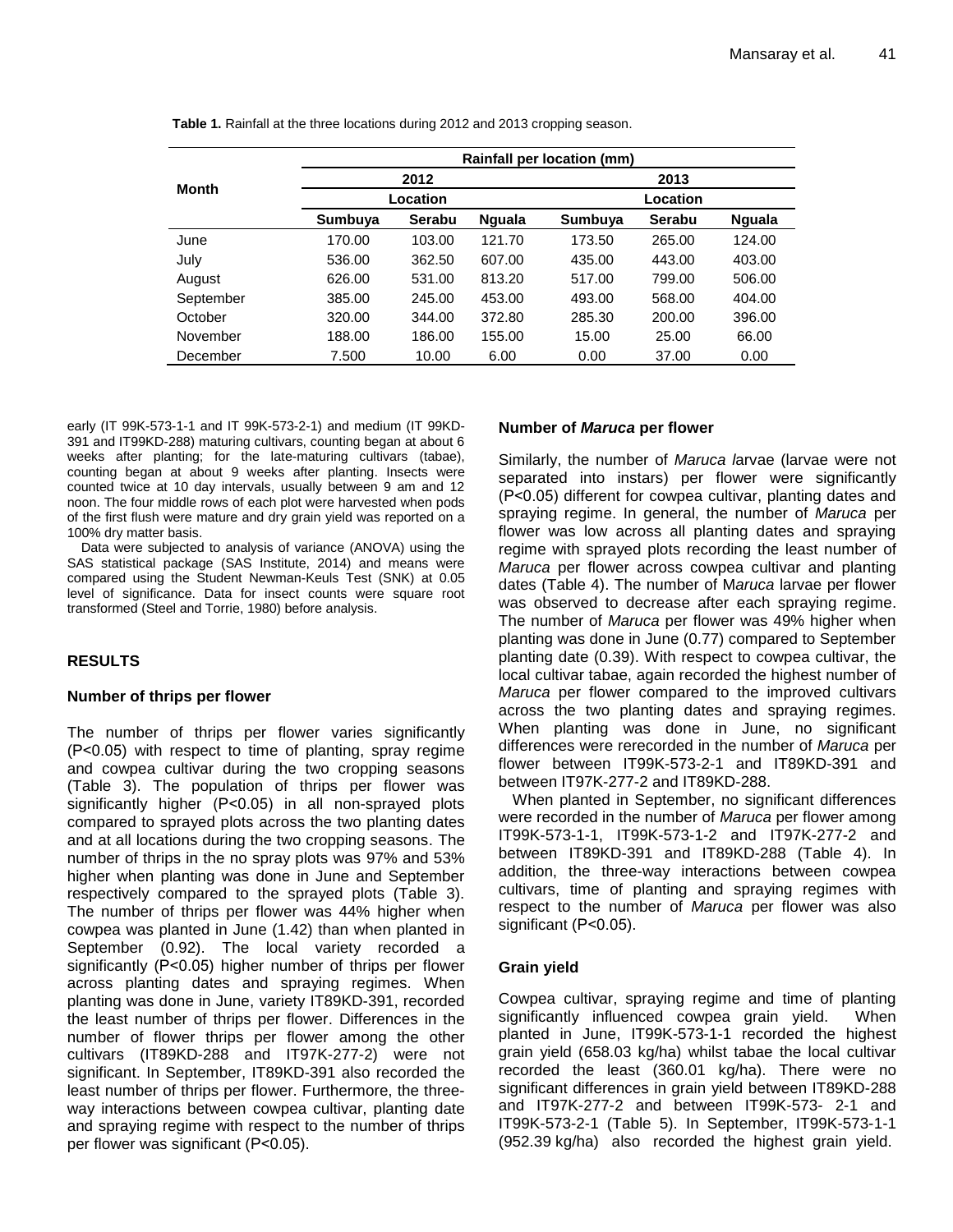| <b>Planting date</b>   | Location | Year |  |  |
|------------------------|----------|------|--|--|
| <b>First planting</b>  |          |      |  |  |
| 7th June               | Sumbuya  | 2012 |  |  |
| 9th June               | Serabu   | 2012 |  |  |
| 12th June              | Nguala   | 2012 |  |  |
| <b>Second planting</b> |          |      |  |  |
| 14th September         | Sumbuya  | 2012 |  |  |
| 14th September         | Serabu   | 2012 |  |  |
| 16th September         | Nguala   | 2012 |  |  |
| <b>First planting</b>  |          |      |  |  |
| 14th June              | Serabu   | 2013 |  |  |
| 15th June              | Sumbuya  | 2013 |  |  |
| 19th June              | Nguala   | 2013 |  |  |
| <b>Second planting</b> |          |      |  |  |
| 21st September         | Serabu   | 2013 |  |  |
| 25th September         | Sumbuya  | 2013 |  |  |
| 25th September         | Nguala   | 2013 |  |  |

**Table 2.** Planting date with respect to year and location.

**Table 3.** Effect of cultivar, spraying regime and planting date with respect to number of thrips /flower.

|                      |                     | <b>Number of thrips/flower</b> | <b>Mean</b>       |                   |  |
|----------------------|---------------------|--------------------------------|-------------------|-------------------|--|
| <b>Planting date</b> | <b>Cultivar</b>     | <b>Spraying regime</b>         |                   |                   |  |
|                      | <b>Sprayed</b>      |                                | No-sprayed        |                   |  |
|                      | IT99K-573-1-1       | 0.44                           | 1.38              | 0.91 <sup>d</sup> |  |
|                      | IT99K-573-2-1       | 1.02                           | 2.27              | $1.64^{b}$        |  |
|                      | IT89KD-391          | 0.24                           | 2.07              | 1.15 <sup>c</sup> |  |
| June                 | IT89KD-288          | 0.52                           | 1.74              | 1.13 <sup>c</sup> |  |
|                      | IT97K-277-2<br>0.67 |                                | 1.82              | 1.24 <sup>c</sup> |  |
|                      | Local (tabae)       | 1.52                           | 3.45              | 2.48 <sup>a</sup> |  |
|                      | Mean                | $0.73^{b}$                     | $2.12^{a}$        | $1.43^{a}$        |  |
|                      | IT99K-573-1-1       | 0.35                           | 1.22              | $0.78^{b}$        |  |
| September            | IT99K-573-2-1       | 0.46                           | 1.02              | $0.74^{b}$        |  |
|                      | IT89KD-391          | 0.40                           | 0.66              | $0.53^{\circ}$    |  |
|                      | IT89KD-288          | 0.50                           | 1.00              | $0.75^{b}$        |  |
|                      | IT89KD-277-2        | 0.51                           | 1.10              | $0.81^{b}$        |  |
|                      | Local (tabae)       | 1.80                           | 2.00              | $1.90^a$          |  |
|                      | <b>Mean</b>         | 0.67 <sup>b</sup>              | 1.16 <sup>a</sup> | 0.92 <sup>b</sup> |  |

Means in column with the same letter are not significantly different at P>0.05 (SNK)

Grain yield ranged from 435.38 kg/ha for the local cultivar tabae to 952.39 kg/ha for IT99K-573-1-1. Grain yield was 35% higher when planting was done in September (763.79) compared to when planting was done in June (534.76). For spraying regime, grain yield was 60 and 62% higher in June and September, respectively in sprayed plots compared to no-sprayed plots.

## **DISCUSSION**

The present study has confirmed the importance of insect pests as the limiting factor for increased cowpea production in Sierra Leone. Results showed that thrips, pod sucking bugs and legume pod borer are the key pests that limit cowpea production. This is consistent with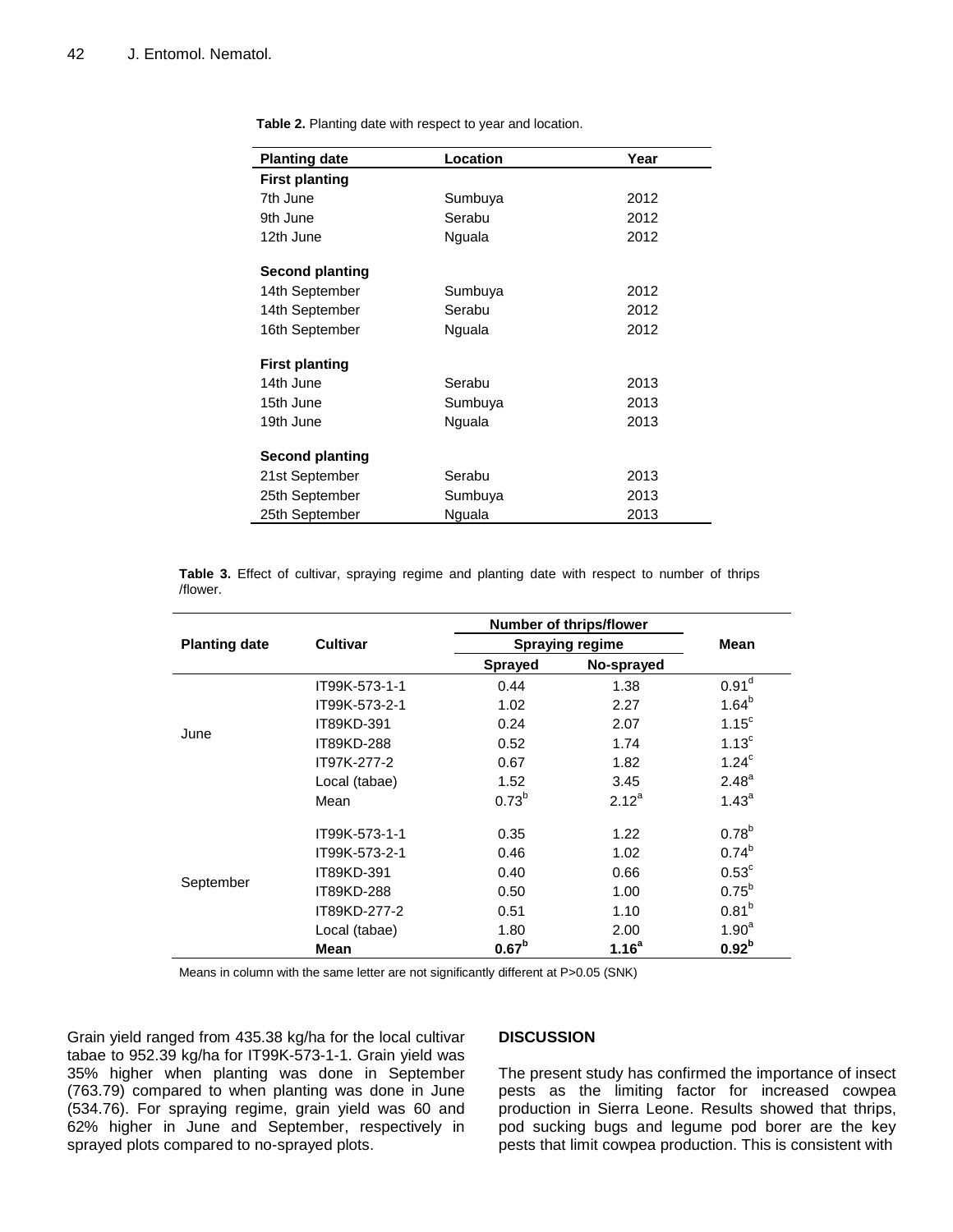|                      | cultivar      | Number of Maruca/flower | <b>Mean</b>       |                   |
|----------------------|---------------|-------------------------|-------------------|-------------------|
| <b>Planting date</b> |               | <b>Spraying regime</b>  |                   |                   |
|                      |               | <b>Sprayed</b>          | No-sprayed        |                   |
|                      | IT99K-573-1-1 | 0.64                    | 0.93              | 0.78 <sup>b</sup> |
|                      | IT99K-573-2-1 | 0.32                    | 0.42              | 0.37 <sup>c</sup> |
|                      | IT89KD-391    | 0.46                    | 0.69              | $0.57^{\circ}$    |
| June                 | IT89KD-288    | 0.54                    | 0.92              | $0.73^{b}$        |
|                      | IT97K-277-2   | 0.61                    | 0.93              | $0.77^{b}$        |
|                      | Local (tabae) | 1.14                    | 1.76              | 1.45 <sup>a</sup> |
|                      | Mean          | $0.61^{b}$              | $0.94^{\circ}$    | 0.77 <sup>a</sup> |
| September            | IT99K-573-1-1 | 0.17                    | 0.31              | 0.24 <sup>c</sup> |
|                      | IT99K-573-2-1 | 0.21                    | 0.28              | 0.24 <sup>c</sup> |
|                      | IT89KD-391    | 0.41                    | 0.35              | $0.38^{b}$        |
|                      | IT89KD-288    | 0.35                    | 0.35              | $0.35^{b}$        |
|                      | IT97K-277-2   | 0.21                    | 0.38              | 0.29 <sup>c</sup> |
|                      | Local (tabae) | 0.74                    | 0.94              | $1.84^a$          |
|                      | Mean          | 0.34 <sub>b</sub>       | 0.43 <sup>a</sup> | $0.39^{b}$        |

**Table 4.** Effect of cultivar, spraying regime and planting date with respect to number of *Maruca*/ flower.

Means in column with the same letter are not significantly different at P>0.05 (SNK).

**Table 5.** Effect of cultivar, spraying regime and planting date with respect to grain yield.

|                      |               | Grain yield (kg/ha)          | <b>Mean</b>         |                     |  |
|----------------------|---------------|------------------------------|---------------------|---------------------|--|
| <b>Planting date</b> | Variety       | <b>Spraying regime</b>       |                     |                     |  |
|                      |               | No-sprayed<br><b>Sprayed</b> |                     |                     |  |
|                      | IT99K-573-1-1 | 829.92                       | 486.13              | 658.03 <sup>ª</sup> |  |
|                      | IT99K-573-2-1 | 709.80                       | 362.14              | 535.97 <sup>c</sup> |  |
| June                 | IT89KD-391    | 711.98                       | 309.70              | $510.84^c$          |  |
|                      | IT89KD-288    | 716.02                       | 439.00              | 577.86 <sup>b</sup> |  |
|                      | IT97K-277-2   | 822.96                       | 334.47              | 578.72 <sup>b</sup> |  |
|                      | Local (tabae) | 377.94                       | 317.08              | 360.01 <sup>d</sup> |  |
|                      | Mean          | 694.77 <sup>a</sup>          | 374.76 <sup>b</sup> | 534.76 <sup>b</sup> |  |
| September            | IT99K-573-1-1 | 1,281.18                     | 623.61              | $952.39^{a}$        |  |
|                      | IT99K-573-2-1 | 1,032.45                     | 710.26              | 871.36 <sup>b</sup> |  |
|                      | IT89KD-391    | 1,030.91                     | 545.87              | 788.39 <sup>d</sup> |  |
|                      | IT89KD-288    | 926.36                       | 433.02              | 679.69 <sup>e</sup> |  |
|                      | IT97K-277-2   | 1,165.23                     | 545.86              | 855.54 <sup>c</sup> |  |
|                      | Local (tabae) | 538.73                       | 332.04              | 435.38 <sup>f</sup> |  |
|                      | Mean          | $995.81^a$                   | 531.77 <sup>b</sup> | 763.79 <sup>a</sup> |  |

Means in column with the same letter are not significantly different at P>0.05 (SNK).

findings of other authors elsewhere in Africa. For example, Amatobi (1994), Karungi at al. (2000) and Kyamanywa (1996) all reported that thrips are one of the yield limiting pests to cowpea production. The result suggests significant differences in the number of thrips and legume pod borer *(Maruca*) per flower among

insecticide treatments with more damage occurring in the non-treated plots compared to the treated plots. This observation is in agreement with Amatobi (1995) and Alghali (1992) who reported that spraying insecticide against cowpea insect pest can reduce damaged at flowering stage and therefore result into increase in yield.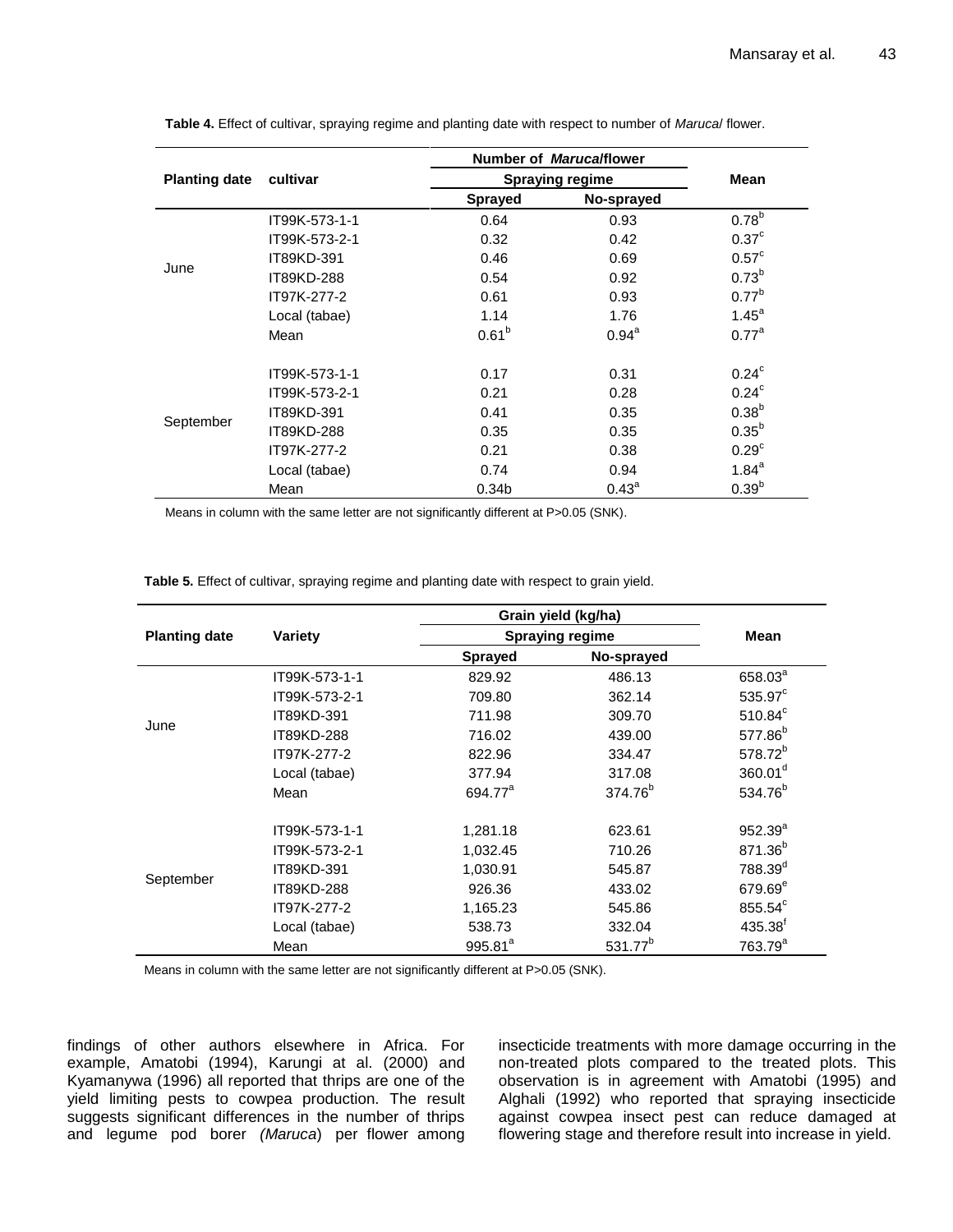Other studies in West and East Africa have found that the application of insecticides significantly reduced insect pest populations and increase grain yield of cowpea (Karungi et al., 2000; Kamara et al., 2007). Flower thrips are important pests of cowpea with early feeding leading to floral abortion and poor pod set (Tamo et al., 1993).

The effect of insecticides on the population of thrips and *Maruca* in the study was however, dependent on the date of planting as more thrips and *Maruca* per flower were recorded when planting was done in June compared to September planting date. The reason for the above observation could be related to the fact that cowpea planted in June will flower in August a period of high rainfall and low temperature which provides a good micro environment for the development of larvae of these pests. This result agrees with the findings of Alghali (1991, 1992) who also associated increase in pest pressure in cowpea in West Africa with high rain fall. The result further suggests that improved cowpea varieties (ITK-573-1-1, ITK-573-2-1, IT89KD-391, IT 80KD-288 and IT 90K-277- 2) had significantly lower insect pests count than the local cowpea cultivar tabae. This lower insect pest on plots with improved cultivars shows that they were more resistant to the pests than the local cowpea cultivar consistent with reports by Kamara et al. (2007).

Grain yield, differ significantly with cowpea cultivar with the improved cultivars out yielding the local cultivar. The reasons for the higher grain yield could be related to the ability of the improved cultivars to flower profusely and also on their high podding ability which compensated for insect damage. Jackai et al. (1989) reported that the damage inflicted on the cowpea plant is known to stimulate compensatory flowering and pod production in the early flowering and podding cultivars like ITK-573-1-1, ITK-573-2-1, IT89KD-391, IT 80KD-288 and IT 90K-277- 2 than the late flowering and podding local cultivar like tabae.

Another reason could be due to the high pest load on the local cultivar which could be attributed to the long reproductive phase which synchronized with the peak population of the insect pests (Amatobi, 1995).

Also, grain yield differs significantly with respect to insecticide application. Grain yield was consistently higher in the treated plots than the non-treated plot. This result is consistent with the findings of Karungi et al. (2000). These authors reported that the application of insecticides generally reduces cowpea insect pest infestation thus markedly increasing crop yield and the other yield related components. Studies elsewhere have also reported marked increased in yield following the application of insecticide to control insect pests of cowpea. For example, Price et al. (1983) obtained increased seed yield in Tanzania by the use of deltamethrin, monocrotophos, dimethoate and endulfan at both the pre- and post-flowering phases. Also, Dina (1988) reported increased seed yields from cowpea in

Nigeria by the use of six insecticide sprays after the onset of flowering. Furthermore, Kyamanywa (1996) in Kenya got a 15-fold increase in grain yield after the application of insecticide.

The three sprayed regime plots recorded the highest grain yield compared to the no sprayed plot. This result corroborates with the findings of Karungi et al. (2000); these authors reported that insecticide application once each at budding, flowering and podding resulted in the highest marginal returns higher than applying insecticide once each at vegetative stage, flowering and podding stages or spraying throughout the season. Also, several other authors such as Ajeigbe and Singh (2006) and Kamara et al. (2010) have also noted that three strategic insecticides sprays are effective in the control of insect pest of cowpea. The yield increase may be due to the successful control of flower thrips when spraying once at flowering and thrips, legume pod borer and pod sucking bugs when spraying once each at flowering and podding stages. It has also been shown that a significant gain in yield can also be achieved by one spray at flowering as 70% of the total yield loss in cowpea production occurs due to insect's damage to the flowering and pod formation stages (Karungi et al., 2000).

The result also shows that cowpea planting date influences yield as yields were higher when planting was done in September compared to planting cowpea in June. The reason for this could be related to the high flora abortion due to rain fall as cowpea planted in June will flower in August which is the month that accounts for the heaviest rainfall in the country. The high rainfall will also increase humidity within the canopy which provides a conducive environment for the development of the larvae of *Maruca* and pod sucking bugs. Thus, for effective management of cowpea insect pests leading to increase in yield, farmers should plant improved cowpea varieties in September and applied insecticide at flowering and podding stages.

Similar recommendation was made by Karungi et al. (1999). This author reported that cowpea management practices that involve combination of planting dates, close spacing alongside minimum insecticide application was most effective in reducing pest infestation in Uganda.

# **Conclusion**

The study indicates that flower thrips and legume pod borers are the major limiting factors to cowpea production in Southern and Eastern Sierra Leone. The population of insect pests were lower in all sprayed plots compared to unsprayed plots thus resulting into an increase in yield of between 60 and 62%. The study also shows that higher yields and better grain quality were obtained when planting was done in September compared to June. Also the improved cowpea varieties out yielded the local variety tabae at all spraying regimes indicating that they